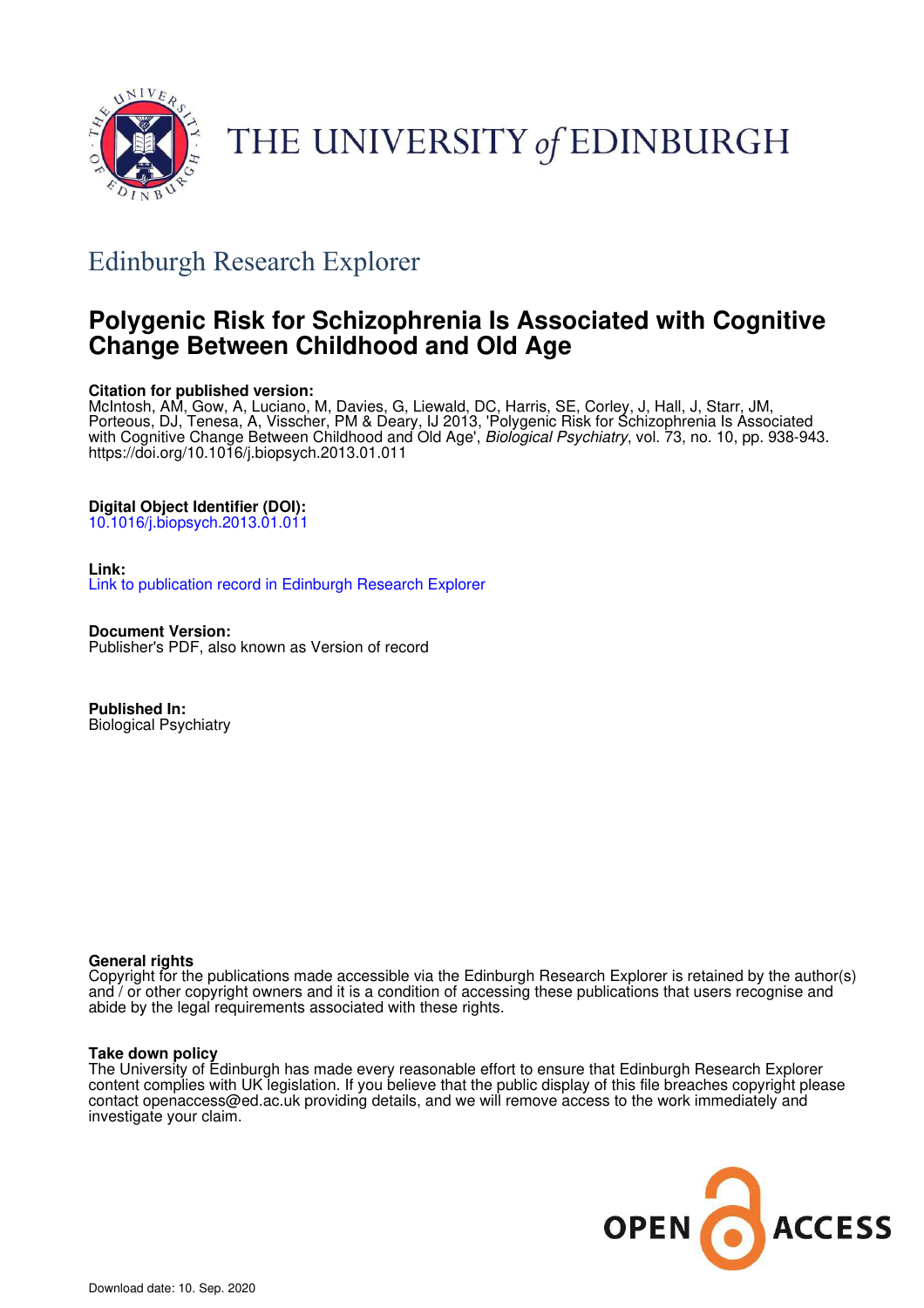# Polygenic Risk for Schizophrenia Is Associated with Cognitive Change Between Childhood and Old Age

Andrew M. McIntosh, Alan Gow, Michelle Luciano, Gail Davies, David C. Liewald, Sarah E. Harris, Janie Corley, Jeremy Hall, John M. Starr, David J. Porteous, Albert Tenesa, Peter M. Visscher, and Ian J. Deary

Background: Genome-wide association studies (GWAS) have shown a polygenic component to the risk of schizophrenia. The disorder is associated with impairments in general cognitive ability that also have a substantial genetic contribution. No study has determined whether cognitive impairments can be attributed to schizophrenia's polygenic architecture using data from GWAS.

Methods: Members of the Lothian Birth Cohort 1936 (LBC1936,  $n = 937$ ) were assessed using the Moray House Test at age 11 and with the Moray House Test and a further cognitive battery at age 70. To create polygenic risk scores for schizophrenia, we obtained data from the latest GWAS of the Psychiatric GWAS Consortium on Schizophrenia. Schizophrenia polygenic risk profile scores were calculated using information from the Psychiatric GWAS Consortium on Schizophrenia GWAS.

Results: In LBC1936, polygenic risk for schizophrenia was negatively associated with IQ at age 70 but not at age 11. Greater polygenic risk for schizophrenia was associated with more relative decline in IQ between these ages. These findings were maintained when the results of LBC1936 were combined with that of the independent Lothian Birth Cohort 1921 ( $n = 517$ ) in a meta-analysis.

Conclusions: Increased polygenic risk of schizophrenia is associated with lower cognitive ability at age 70 and greater relative decline in general cognitive ability between the ages of 11 and 70. Common genetic variants may underlie both cognitive aging and risk of schizophrenia.

Key Words: Aging, cognition, dementia, schizophrenia

S chizophrenia is a familial disorder in which genetic factors<br>account for approximately 80% of the total variation in<br>liability (1). Schizophrenia is frequently associated with<br>lifelong displility and with impaired contit chizophrenia is a familial disorder in which genetic factors account for approximately 80% of the total variation in lifelong disability and with impaired cognitive test performance that is not effectively treated with current antipsychotic treatments (2). Reduced general cognitive ability has also been found in children who later develop schizophrenia (3–5), in people at high genetic risk of psychosis (6,7), and studies of unaffected adult relatives (8). Bivariate genetic studies (in affected patients and their families) suggest that the phenotypic correlation between cognitive ability and risk of schizophrenia is substantial and up to 92% of their covariance is due to common genetic factors (9,10). These shared genetic causes have not yet been attributed to sets of specific single nucleotide polymorphisms (SNPs). Whether these genetic risk factors confer a long-term, stable deficit in cognitive ability, a greater risk of cognitive decline over time, or both is also not known.

General cognitive ability is substantially stable over time, with a correlation of  $> 6$  between measures of IQ taken at ages 11 and 70 (11). General cognitive ability also has a strong genetic

From the Division of Psychiatry (AMM, JH), Centre for Cognitive Ageing and Cognitive Epidemiology (AMM, AG, ML, GD, DCL, SEH, JMS, IJD), Psychology (AG, ML, GD, JC, IJD), Geriatric Medicine Unit (JMS), Centre for Molecular Medicine (DJP), and The Roslin Institute (AT), University of Edinburgh, Edinburgh, United Kingdom; and University of Queensland Diamantina Institute (PMV), and Queensland Brain Institute (PMV), The University of Queensland, Brisbane, Queensland, Australia.

Address correspondence to Andrew M. McIntosh, M.D., University of Edinburgh, Division of Psychiatry, Royal Edinburgh Hospital, Kennedy Tower, Edinburgh EH10 5HF, United Kingdom; E-mail: andrew.mcintosh@ed.ac.uk.

Received Oct 11, 2012; revised Dec 17, 2012; accepted Jan 9, 2013.

basis (12,13). By adolescence and throughout adulthood, well over 50% of its variation is due to genetic factors (12). Using genome-wide SNP data, we have estimated that common variants account for 24% of the change in general cognitive ability from age 11 to age 70. These findings warrant a search for genetic variants that influence both the enduring stable trait of cognitive ability and its change across the life course after childhood.

In the present study, we tested the hypothesis that having more of the common, risk-associated genetic variants for schizophrenia is associated with lower cognitive ability in childhood and old age and relatively more decline in between. While a relationship between genetic risk of schizophrenia and cognition has been based largely on studies of affected individuals, we sought to address this issue in a sample of individuals from the healthy population. We studied the Lothian Birth Cohort 1936 (LBC1936) (14) whose participants have cognitive function data in childhood and old age and genome-wide SNP data. We used information from the latest available genome-wide association study (GWAS) of the Psychiatric GWAS Consortium on Schizophrenia (PGC-SCZ) release to provide individual polygenic risk profile scores (15).

#### Methods and Materials

#### Subjects

The Lothian Birth Cohort 1936 comprises 1091 communitydwelling individuals without dementia (548 men and 543 women), residing in or around the city of Edinburgh, Scotland (14,16). Most of the LBC1936 had participated in the Scottish Mental Survey 1947 at a mean age of 10.9 years and then in a follow-up assessment approximately 59 years later at a mean age of 69.5 years (SD .8). These assessments are referred to as ages 11 and 70 throughout. All subjects were asked questions about their medical history.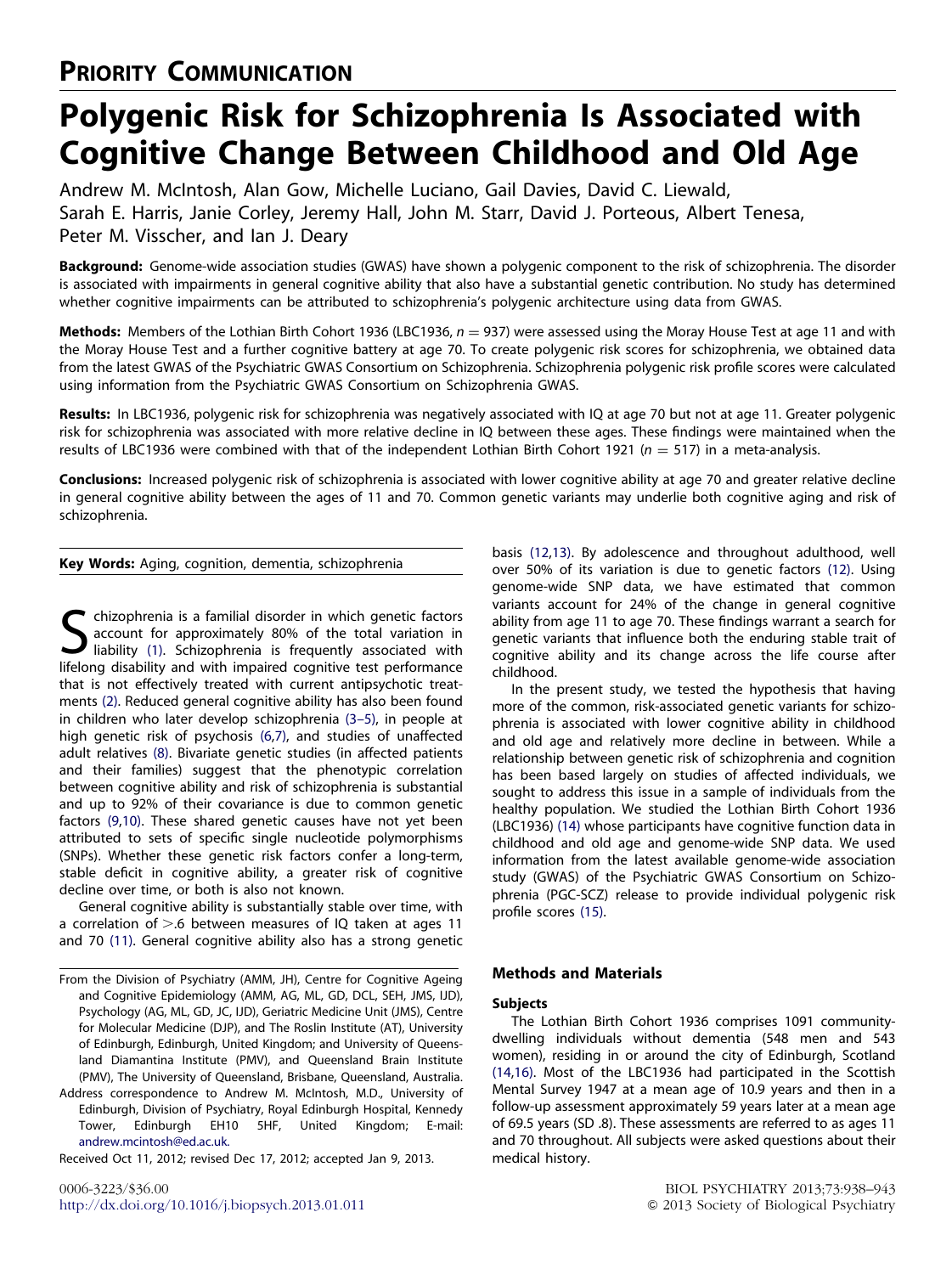#### Cognitive Testing

Most LBC1936 participants undertook the Moray House Test (MHT) at age 11 (14). They retook the MHT at about age 70. The MHT is a group-administered, paper-and-pencil test that has a time limit of 45 minutes and has a preponderance of verbal reasoning items with some arithmetical and abstract items. Moray House Test scores were converted into an IQ-type scale, with a mean of 100 and SD = 15, as we have done elsewhere (17). At age 70, participants completed an additional cognitive test battery of psychometric tests from the Wechsler Adult Intelligence Scale-Third Edition (18) and Wechsler Memory Scale-Third Edition (19), including digit symbol coding, block design, matrix reasoning, digit span backwards, symbol search, and letter-number sequencing. The additional tasks resulted in a measure of cognitive ability at age 70 that had a greater number of fluid-type tasks. Principal component analysis derived scores were then computed for general cognitive ability, memory, and processing speed (20).

#### Genotyping and Risk Profile Score Calculation

Details of the GWAS sample collection, processing, and quality control have been described elsewhere (12). Genomic DNA was extracted from venous blood of members of LBC1936. Genotyping was conducted at the Wellcome Trust Clinical Research Facility, Edinburgh, United Kingdom (www.wtcrf.ed.ac.uk) and used the Illumina 610-Quadv1 whole-genome SNP array (San Diego, California). Single nucleotide polymorphisms were excluded from the polygenic analysis where the minor allele frequency was less than 2%, if the call rate was less than 98%, or if the chi-squared test for Hardy–Weinberg equilibrium was less than .001. Strand ambiguous SNPs were also removed. The resulting SNP set was then used to calculate four multidimensional scaling (MDS) components to assess for population stratification and adjust for this in later analyses. The data were then imputed to HapMap version 3 using MACH software (Centre for Statistical Genetics, University of Michigan; http://www.sph.umich.edu/csg/ abecasis/MACH) and then converted back to PLINK (MAP/PED; http://pngu.mgh.harvard.edu/purcell/plink/) format for later analysis.

Summary results from the most recent international GWAS of 9394 individuals with schizophrenia (21) and 12,462 control subjects were obtained from PGC-SCZ. Details of the methods used by the consortium are given elsewhere (21). Polygenic profile scores were calculated according to the methods described by Purcell *et al.* (15). Four lists of significant SNPs were generated from the PGC-SCZ association data, at significance thresholds of  $p < .5$ ,  $p < .1$ ,  $p < .05$ , and  $p < .01$ . These were used to select SNPs with a minor allele frequency of at least 2% from our LBC1936 GWAS data set, resulting in four separate files that contained the genotypes of each individual. To identify polygenic effects due to independent SNPs in linkage equilibrium with one another, each SNP set was then pruned using the variance inflation factor that is equivalent to 1/(1-*R* 2 ) (where *R* is the multiple regression coefficient for a SNP being regressed on all other SNPs simultaneously). Linkage equilibrium-based SNP pruning was conducted in a sliding window of 50 SNPs, with each calculation performed iteratively by moving the window by five SNPs. Single nucleotide polymorphisms were conservatively selected on the basis of a variance inflation factor of 2 or less. Finally, to obtain polygenic risk profile scores for schizophrenia, these four SNP sets were then scored using the sum of the number of reference alleles multiplied by the logarithm of odds ratio for schizophrenia across the whole genome.

All analyses were performed in PLINK with the exception of imputation to HapMap version 3 and data manipulation, which were performed in MACH (www.sph.umich.edu/csg/abecasis/MACH) and R software (R Project for Statistical Computing; www.r-project.org), respectively.

#### Statistical Analyses

All statistical analyses were conducted in the R statistical software package (http://www.r-project.org/) using linear regression models that were adjusted for the first four MDS components measuring population stratification for gender and for a previous history of diabetes, stroke, or hypertension, as these conditions have previously been shown to adversely affect cognition or cognitive aging (22–24). We examined the association between polygenic risk profile scores for schizophrenia at all four thresholds and cognitive ability in childhood IQ from the MHT at age 11 and cognitive ability in old age (IQ from the MHT at age 70 and then from six tests at age 70). In total, 937 people provided data for analysis.

We examined the relationship between polygenic risk profile scores for schizophrenia and participants' relative cognitive change between childhood and old age. This long-term cognitive change was derived as follows. The relationship between IQ at ages 11 and 70 could be summarized using a linear regression model in which the residual value reflected the observed deviation in IQ at age 70 based on that predicted by IQ at age 11. They represent an estimate of cognitive change for each LBC1936 participant with the relevant data. Negative values reflect a decline in function relative to that of others in the sample. Change scores were also estimated for general cognitive ability after adjustment for age 11 IQ.

#### Replication Sample

Significant relationships between polygenic risk for schizophrenia and cognitive ability or cognitive ability change were then examined in the smaller Lothian Birth Cohort of 1921 (LBC1921) (25). The LBC1921 sample contributed 517 individuals to the current analysis who participated in the Scottish Mental Survey of 1932 when they were aged 11 years. The MHT number 12 was administered at age 11 and again at age 79, when Raven *et al.* (26) standard progressive matrices, verbal fluency (27), and logical memory (28) tests were also administered. General cognitive ability was measured using the MHT alone and from the first principal component of the four cognitive tests at age 79. Processing methods and the subsequent analyses, including GWAS, were nearly identical to the methods used in LBC1936. The analyses were all adjusted for gender, the first four GWAS-MDS components, and for the presence of a previous diagnosis of diabetes, hypertension, or vascular disease.

In addition for testing for replication of significant findings across the two cohorts LBC1936 and LBC1921, we also conducted a meta-analysis of the results from the two studies. A fixed-effects model was used in which the standardized regression coefficients were weighted by the inverse of their squared standard error and pooled to provide a summary estimate across both cohorts.

#### Results

A total sample of 937 (479 women and 458 men) individuals contributed both genome-wide and cognitive data to the analysis of the LBC1936, none of whom were known to suffer from schizophrenia. Three hundred sixty-nine people (39%) had a history of hypertension, 82 (9%) had a history of diabetes, and 46 (5%) had a history of previous stroke. We adjusted for these variables in all subsequent analyses.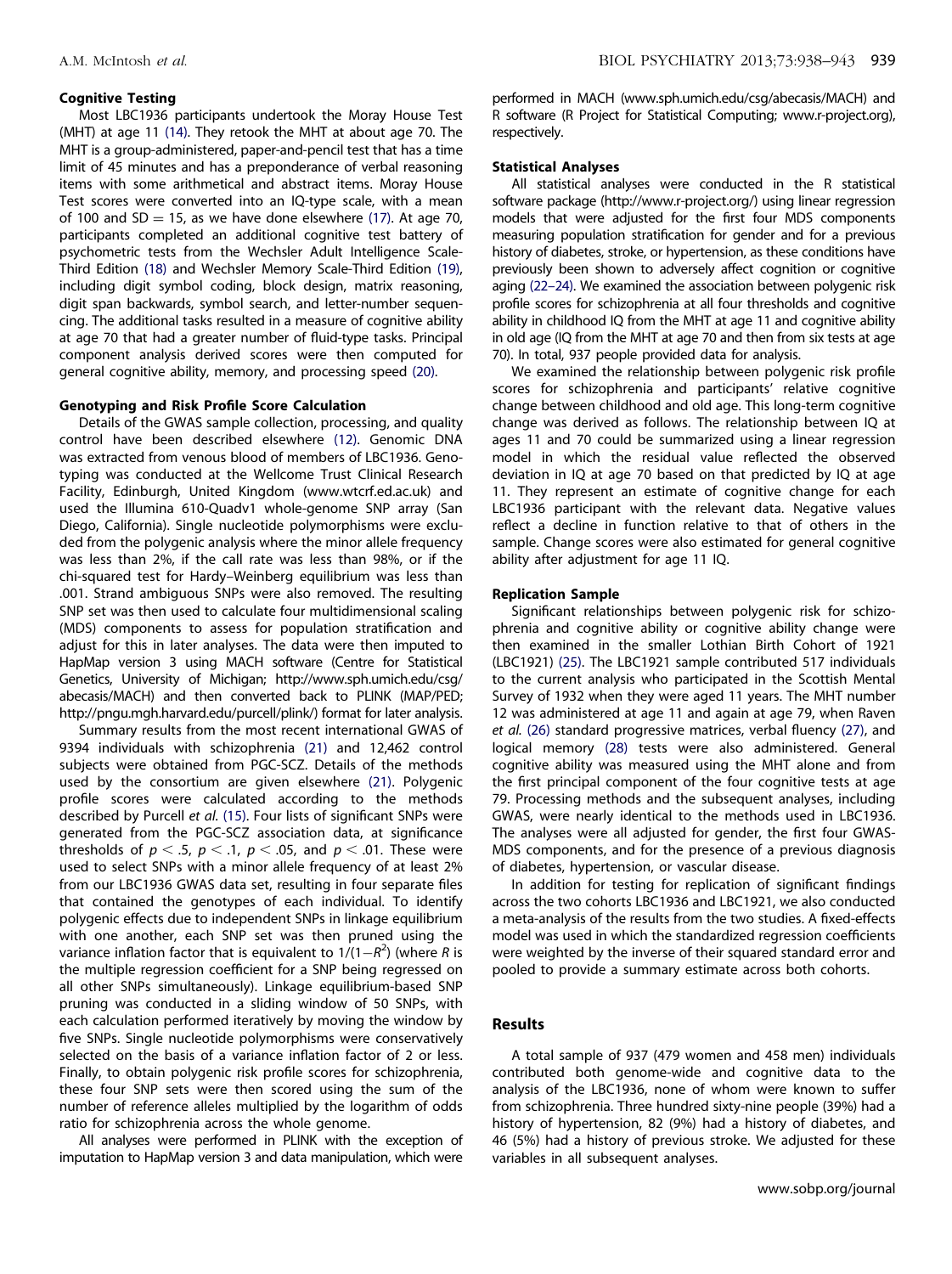|  |  |  |  |  | Table 1. Polygene Scores and Cognitive Ability at Age 70 in 937 People from LBC1936 |  |  |  |  |  |  |  |  |  |  |
|--|--|--|--|--|-------------------------------------------------------------------------------------|--|--|--|--|--|--|--|--|--|--|
|--|--|--|--|--|-------------------------------------------------------------------------------------|--|--|--|--|--|--|--|--|--|--|

| Threshold | Cognitive Ability at Age 70 from MHT              | Cognitive Ability at Age 70 from Six Wechsler Tests |  |  |  |
|-----------|---------------------------------------------------|-----------------------------------------------------|--|--|--|
| $p=.5$    | Beta = -.06, $t = -1.68$ , $p = .09$ , $R^2 = .3$ | Beta = -.10, $t = -2.80$ , $p = .005$ , $R^2 = .8$  |  |  |  |
| $p=.1$    | Beta = -.06, $t = -1.74$ , $p = .08$ , $R^2 = .3$ | Beta = -.09, $t = -2.46$ , $p = .01$ , $R^2 = .6$   |  |  |  |
| $p = .05$ | Beta = -.03, $t = -.97$ , $p = .33$ , $R^2 = .1$  | Beta = -.08, $t = -2.45$ , $p = .01$ , $R^2 = .6$   |  |  |  |
| $p=.01$   | Beta = -.05, $t = -1.40$ , $p = .16$ , $R^2 = .2$ | Beta = -.08, $t = -2.30$ , $p = .02$ , $R^2 = .6$   |  |  |  |

Beta, standardized regression coefficient representing change in dependent variable for unit change in polygene profile scores, where both are measured in standard deviation units; LBC1936, Lothian Birth Cohort 1936; MHT, Moray House Test;  $R^2$ , estimate of variance in cognitive ability explained by polygene score in %.

#### Relationship of Polygenic Score to Cognition

Polygenic risk for schizophrenia (derived separately using four significance thresholds) was not associated with IQ at age 11 (Table S1 in Supplement 1). Polygenic risk for schizophrenia showed a weak, nonsignificant association with MHT-derived IQ at age 70 at *p* thresholds of .5 (Table 1: beta  $=$   $-.06$ ,  $p = .09$ ) and .1 (Table 1: beta  $=$   $-.06$ ,  $p = .08$ ). Polygenic risk for schizophrenia was significantly associated with general cognitive ability at age 70, as based on the six nonverbal subtests from the Wechsler battery, at all four GWAS thresholds (range of *p* values .005 to .02; Table 1).

#### Relationship of Polygenic Score to Change in Cognition

Greater polygenic risk for schizophrenia was associated with relatively greater decline in IQ from age 11 to age 70 (based on MHT scores adjusted for IQ at age 11) at the GWAS threshold of  $p = .01$  (beta  $= -.07$ ,  $p = .03$ ). A trend was observed for the threshold of  $p = .1$  (Table 2: beta  $= -0.07$ ,  $p = .05$ ). When lifetime cognitive change was derived from the six Wechsler nonverbal tests at age 70 adjusted for IQ at age 11, polygenic risk for schizophrenia was associated with lower than expected general cognitive ability at all four GWAS significance thresholds (range of *p* values .004 to .008; Table 2). Judged by the change in the model *R* 2 statistic, the proportion of variance in cognitive ability change between ages 11 and 70 (using the Wechsler tests) explained by polygenic risk for schizophrenia was between .8% at a GWAS threshold of  $p = .5$  to .9% at the threshold of  $p = .005$ .

#### Replication in LBC1921

Three out of four of the significant associations between polygenic risk for schizophrenia and general cognitive ability at age 70 in LBC1936 were in the same direction in the smaller LBC1921 cohort at age 79. Polygenic risk for schizophrenia at the GWAS threshold of  $p = .01$  additionally showed a significant negative association with general cognitive ability at age 79 (Table 3: standardized beta  $= -0.11$ ,  $p = 0.03$ ) in LBC1921. This finding replicated the association found in LBC1936 in both direction and significance.

The significant negative association between polygenic risk of schizophrenia at a threshold of  $p = .01$  and relative change in cognitive ability measured using the MHT in LBC1936 was also in

the same direction in LBC1921 (standardized beta  $=$  -.04,  $p = .38$ ). When IQ was determined using four tests in LBC1921, the negative associations between polygenic risk of schizophrenia and change in cognitive ability remained in the same direction for all but the GWAS threshold of  $p = .5$  (Table 3). None of these findings were individually significant in LBC1921 (which has a much smaller sample size).

Fixed-effects meta-analysis using data from both cohorts showed a significant negative association between polygenic risk for schizophrenia and general cognitive ability in the eighth decade using the composite measure derived from four or six separate tests (significant negative association with general cognitive ability at GWAS thresholds .1, .05, and .01; Table 3). Polygenic risk for schizophrenia was also significantly and negatively associated with change in cognitive ability from ages 11 to 70 or 79 using the MHT (GWAS threshold  $p = .01$ : standardized beta  $=$  -.06,  $p = .036$ ). This negative association was also found using the estimate of change in cognitive ability based upon the four or six tests at GWAS thresholds of .1, .05, and .01 (Table 3).

#### **Discussion**

Greater polygenic risk for schizophrenia is associated with lower fluid-type general cognitive ability at age 70 but not at age 11. Furthermore, greater polygenic risk for schizophrenia is associated with a greater relative decline in general cognitive functioning between age 11 and age 70. These results were significant when the verbal reasoning dominated Moray House Test was used and when using a more extensive cognitive battery that incorporated nonverbal, fluid intelligence type tests from the Wechsler battery.

The association of polygenic risk for schizophrenia with cognitive ability at age 70 independently replicated partially in LBC1921 at age 79, at the GWAS threshold of  $p = .01$ . The direction of each statistically significant effect in LBC1936 was broadly replicated in LBC1921 for all but the most liberal of the GWAS thresholds ( $p = .5$ ). Meta-analysis of the findings from both LBC1921 and LBC1936 also supported a significant negative

Table 2. Polygenic Scores and Cognitive Ability Change Between Age 11 and Age 70 in 937 People from LBC1936

| Threshold | Change in Cognitive Ability from<br>Age 11 to Age 70 from MHT | Change in Cognitive Ability from Age 11<br>to Age 70 from Six Wechsler Tests |
|-----------|---------------------------------------------------------------|------------------------------------------------------------------------------|
| $p=.5$    | Beta = $-.04$ , $t = -1.12$ , $p = .26$ , $R^2 = .1$          | Beta = -.08, $t = -2.44$ , $p = .015$ , $R^2 = .6$                           |
| $p = .1$  | Beta = -.07, $t = -1.93$ , $p = .05$ , $R^2 = .4$             | Beta = -.09, $t = -2.68$ , $p = .007$ , $R^2 = .8$                           |
| $p = .05$ | Beta = -.04, $t = -1.19$ , $p = .23$ , $R^2 = .2$             | Beta = -.10, $t = -2.89$ , $p = .004$ , $R^2 = .9$                           |
| $p = .01$ | Beta = -.07, $t = -2.14$ , $p = .03$ , $R^2 = .5$             | Beta = -.10, $t = -2.93$ , $p = .003$ , $R^2 = .9$                           |

Beta, standardized regression coefficient; LBC1936, Lothian Birth Cohort 1936; MHT, Moray House Test; R<sup>2</sup>, estimate of variance in cognitive ability explained by polygene score in %.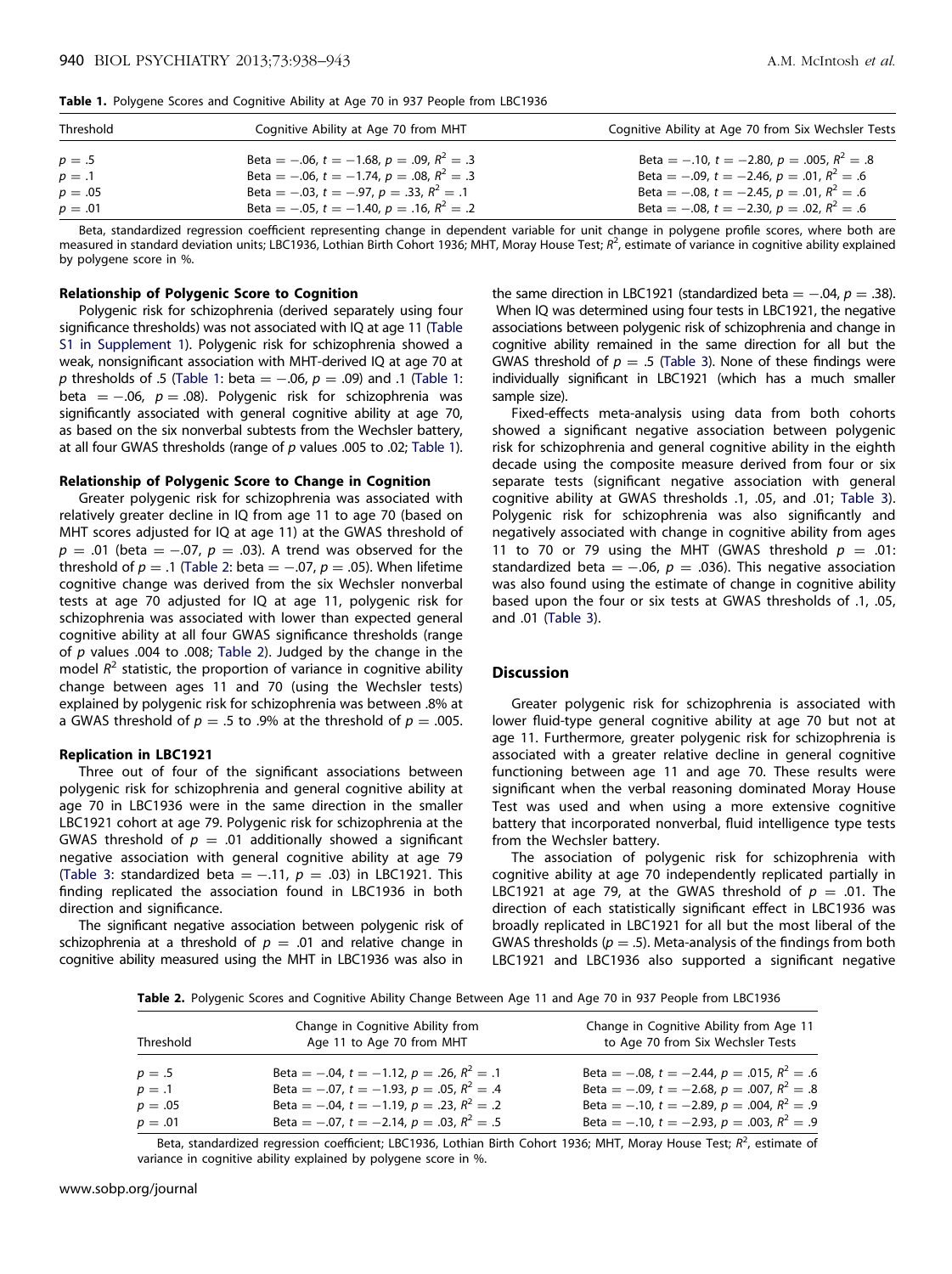| Threshold | Cognitive Ability at Age 79 from Four Tests in LBC1921                          | Meta-Analysis of LBC1921 and LBC1936<br><b>Fixed Effects Estimate</b> |
|-----------|---------------------------------------------------------------------------------|-----------------------------------------------------------------------|
| $p=.5$    | Beta = .045, SE = .050, $t = .91$ , $p = .36$                                   | Beta = $-.05$ , $z = -1.92$ , $p = .054$                              |
| $p=.1$    | Beta = $-.083$ , SE = $.0497$ , t = $-1.66$ , p = $.097$                        | Beta = $-.08$ , z = $-.3.43$ , p = .0006                              |
| $p = .05$ | Beta = $-.065$ , SE = $.050$ , $t = -1.30$ , $p = .20$                          | Beta = $-.08$ , z = $-.2.68$ , p = .007                               |
| $p = .01$ | Beta = $-.11$ , SE = .0519, t = $-2.17$ , p = .03                               | Beta = $-.09$ , z = $-.3.08$ , p = $.002$                             |
|           | Change in Cognitive Ability from Age 11 to Age 79<br>from MHT in LBC1921        | Meta-Analysis of LBC1921 and LBC1936<br><b>Fixed Effects Estimate</b> |
| $p=.01$   | Beta = $-.04$ , SE = $.050$ , $t = -.89$ , $p = .38$                            | Beta = $-.06$ , z = $-.2.10$ , p = .036                               |
|           | Change in Cognitive Ability from Age 11 to Age 79<br>from Four Tests in LBC1921 | Meta-Analysis of LBC1921 and LBC1936<br><b>Fixed Effects Estimate</b> |
| $p=.5$    | Beta = .05, SE = .049, $t = .99$ , $p = .32$                                    | Beta = $-.04$ , $z = -1.42$ , $p = .15$                               |
| $p=.1$    | Beta = $-.03$ , SE = $.049$ , $t = -.65$ , $p = .52$                            | Beta = $-.07$ , z = $-.2.52$ , p = .01                                |
| $p = .05$ | Beta = $-.02$ , SE = $.050$ , $t = -.40$ , $p = .69$                            | Beta = $-.07$ , z = $-.2.66$ , p = .008                               |
| $p=.01$   | Beta = $-.06$ , SE = .052, t = $-1.24$ , p = .21                                | Beta = $-.09$ , z = $-.3.01$ , p = $.003$                             |

Table 3. Polygenic Scores and Cognitive Ability in 517 People from LBC1921 and LBC1921 and LBC1936 Combined ( $n = 1434$ )

Beta, standardized regression coefficient; LBC1921, Lothian Birth Cohort 1921; LBC1936, Lothian Birth Cohort 1936; MHT, Moray House Test; SE, standard error.

association between polygenic risk for schizophrenia and both general cognitive ability in old age and cognitive ability change from childhood to old age.

Cognition is impaired in schizophrenia (29) and more recent studies have demonstrated that cognitive deficits may be seen premorbidly and in the unaffected close relatives of people with schizophrenia (5,8). We are not aware of any studies that have serially measured cognition over time in a population-based cohort and then related these measurements to polygenic risk of schizophrenia. These cognitive changes occurred between age 11 and the eighth decade of life, and the precise timing and trajectory of these changes could not be determined in the current study. Therefore, while these changes are likely to be related to brain plasticity, it is not possible to identify whether the changes were related specifically to neurodevelopmental factors. Because the LBC1936 is a year-of-birth sample of mainly healthy people living in the community, these findings suggest that common genetic risk variants for schizophrenia may accelerate cognitive aging independent of the clinical illness.

Studies of specific genetic risk factors, such as those identified in *DISC1* or *NRG1*, as well as some genome-wide significant variants, have demonstrated an association between the risk allele and cognitive impairment in one or more domains (30–32). It is likely, however, that these variants individually capture less than 1% of the total risk to schizophrenia and cumulatively less than 5% of the total risk to the disorder (21). A significant proportion of the missing heritability to schizophrenia may lie in the variants that do not survive multiple testing corrections across the whole genome in GWAS studies. Recently, Lee *et al.* (33) have shown that up to 25% of the risk for schizophrenia can be attributed to variants that do not reach whole-genome significance. This implies that a polygenic approach to estimating individualized risk, taking in SNPs with  $p$  values  $\leq$  .5, may be able to provide better phenotype predictions. This may be especially true in adult samples where general cognitive ability may be more strongly influenced by genetic factors than in children (34).

The current findings suggest that common risk variants for schizophrenia are in combination associated with greater decline in general cognitive ability between age 11 and age 70. This builds upon a large body of literature showing a decline in

general cognitive function over time in people at high genetic risk who later develop schizophrenia (3,7) and upon studies that show a reduction over time in cognitive function in well relatives and affected patients. The proportion of genetic variance for schizophrenia shared with that for premorbid intelligence is modest (35) and less than initially expected (9). Fowler *et al.* (35) suggested that the phenotypic correlation between intelligence and schizophrenia might be caused by the onset of psychosis. However, that study was not in a position to test the phenotypic correlation between psychosis and age-related cognitive change or the proportion of genetic variance that they share. The present study points to cognitive change and not prior cognition as the companion of schizophrenia risk.

Identifying traits that are genetically correlated with schizophrenia may also have statistical advantages for the identification of new quantitative trait loci (36). It is also possible, as GWAS samples increase and more of the heritability is captured by genotyping, that polygenic profiling will capture a greater proportion of variance in risk of schizophrenia. Assuming a constant genetic correlation with cognitive ability, the proportion of variance in cognition and cognitive aging explained by polygenetic risk of schizophrenia can also be expected to increase. This has important implications for the eventual clinical usefulness of polygenetic profiling in schizophrenia, although future studies will also need to address the diagnostic specificity of these findings.

The present study has some potential limitations. First, the cognitive test applied at age 11 (the Moray House Test) is not one that is in common use today and contemporary tests of cognition may have provided more accurate estimates of cognitive ability. However, previous studies have demonstrated a very high correlation (.8 or more) between the MHT scores and individually administered cognitive assessments in childhood (Binet tests) (37) and old age (Wechsler tests) (38), suggesting that its use as a measure of general intelligence has concurrent validity across the life course (39). Second, some of the results reported here would not survive stringent multiple testing corrections. However, the study's principal hypothesis concerned an association between polygenic risk profile scores and a decline in general cognitive ability and was supported using data from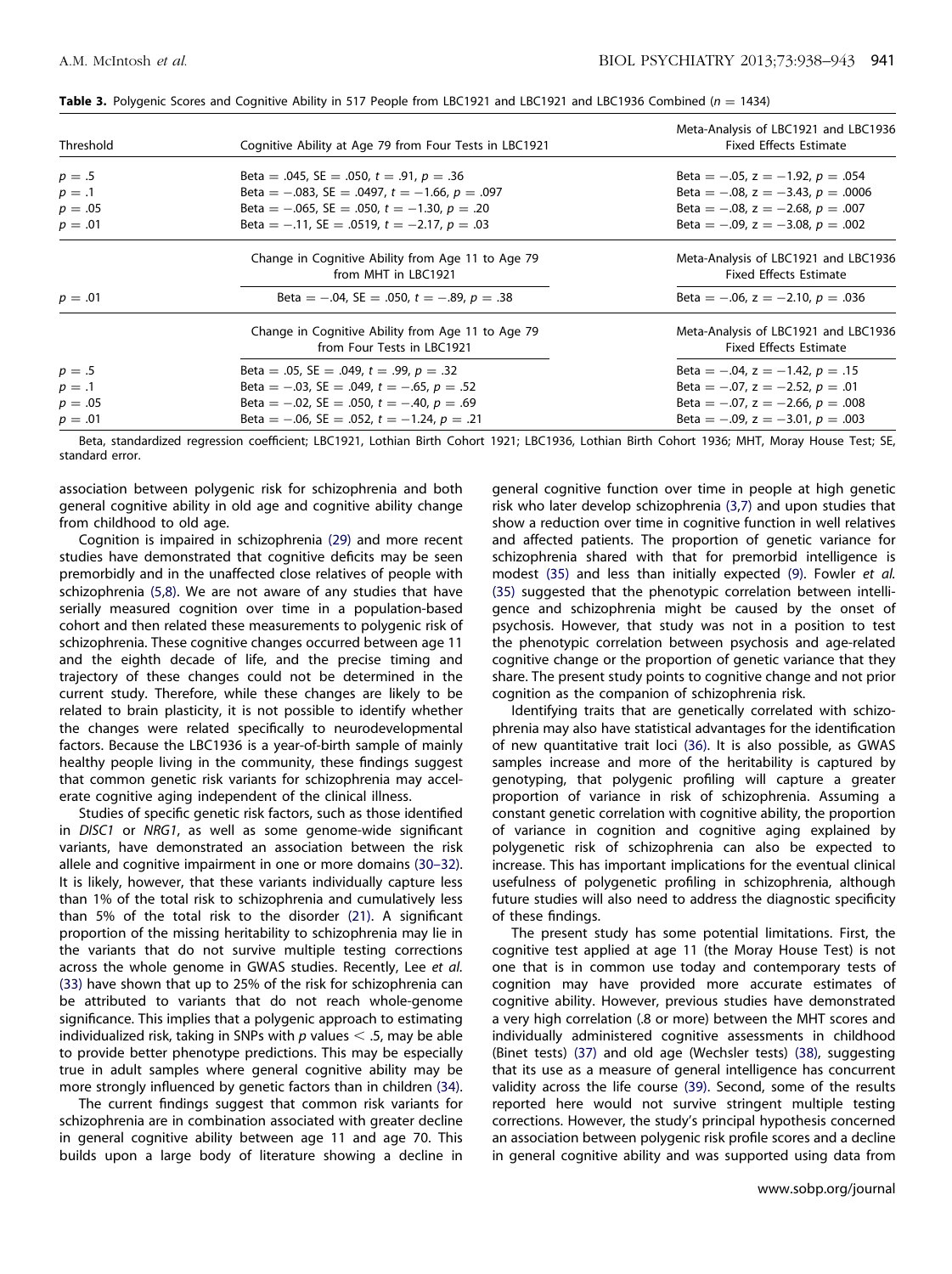both the MHT and a general cognitive factor derived from six nonverbal Wechsler subtests. The finding of greater cognitive aging using the general cognitive battery would have survived false discovery rate correction (40) at all four GWAS *p* value thresholds. Third, it should be noted that the effects sizes reported in the current study are small and do not imply that the overlap in genetic architecture between cognitive ability, cognitive aging, and schizophrenia is substantial.

The failure to replicate the significant association in LBC1936 between polygenic risk for schizophrenia and change in cognitive ability in LBC1921 may also be seen as a limitation. The substantially smaller sample size in LBC1921 compared with LBC1936, as well as their more advanced years and greater comorbidity, may explain this apparent discrepancy. Nevertheless, the meta-analysis of findings from both studies supports our overall findings and conclusions.

The current study finds that polygenic risk for schizophrenia determined from GWAS contributes significantly to variation in the age-related decline of general cognitive ability in a community dwelling sample assessed at age 11 and age 70. These findings were made in predominantly healthy, communitydwelling individuals and were therefore not simply due to the effects of chronic psychosis or its treatment. Cognitive aging is growing in importance as a personal, social, and economic burden on societies (41). It appears to be partly heritable (11); yet, the specific genes are elusive (42). This new clue to the location of some of the genetic variation in cognitive aging could aid the mechanistic understanding of both cognitive aging and schizophrenia and the link between them.

*Genotyping and analysis of the Lothian Birth Cohort 1921 and Lothian Birth Cohort 1936 cohorts were supported by the United Kingdom's Biotechnology and Biological Sciences Research Council (BBSRC). Phenotype collection in the Lothian Birth Cohort 1921 was supported by the BBSRC, The Royal Society, and The Chief Scientist Office of the Scottish Government. Phenotype collection in the Lothian Birth Cohort 1936 was supported by Research Into Ageing and by Age UK. AMM is a Scottish Funding Council Senior Clinical Fellow. The work was undertaken in The University of Edinburgh Centre for Cognitive Ageing and Cognitive Epidemiology, part of the cross council Lifelong Health and Wellbeing Initiative (G0700704/ 84698), for which funding from the BBSRC, Engineering and Physical Sciences Research Council, Economic and Social Research Council, and Medical Research Council is gratefully acknowledged.*

*We thank the participants who contributed to these studies.*

*All authors report no biomedical financial interests or potential conflicts of interest.*

*Supplementary material cited in this article is available online at http://dx.doi.org/10.1016/j.biopsych.2013.01.011.*

- 1. McGuffin P, Farmer AE, Gottesman II, Murray RM, Reveley AM (1984): Twin concordance for operationally defined schizophrenia. Confirmation of familiality and heritability. *Arch Gen Psychiatry* 41:541–545.
- 2. Sharma T, Harvey P (2000): *Cognition in Schizophrenia: Impairments, Importance and Treatment Strategies*. London: Oxford University Press.
- 3. Jones P, Rodgers B, Murray R, Marmot M (1994): Child developmental risk factors for adult schizophrenia in the British 1946 birth cohort. *Lancet* 334:1393–1402.
- 4. David AS, Malmberg A, Brandt L, Allebeck P, Lewis G (1997): IQ and risk for schizophrenia: A population-based cohort study. *Psychol Med* 27:1311–1323.
- 5. Zammit S, Allebeck P, David AS, Dalman C, Hemmingsson T, Lundberg I, Lewis G (2004): A longitudinal study of premorbid IQ

www.sobp.org/journal

score and risk of developing schizophrenia, bipolar disorder, severe depression, and other nonaffective psychoses. *Arch Gen Psychiatry* 61: 354–360.

- 6. Byrne M, Hodges A, Grant E, Owens DC, Johnstone EC (1999): Neuropsychological assessment of young people at high genetic risk for developing schizophrenia compare with controls: Preliminary findings of the Edinburgh High Risk Study (EHRS). *Psychol Med* 29: 1161–1173.
- 7. Cosway R, Byrne M, Clafferty R, Hodges A, Grant E, Abukmeil SS, *et al*. (2000): Neuropsychological change in young people at high risk for schizophrenia: Results from the first two neuropsychological assessments of the Edinburgh High Risk Study. *Psychol Med* 30:1111–1121.
- 8. McIntosh AM, Harrison LK, Forrester K, Lawrie SM, Johnstone EC (2005): Neuropsychological impairments in people with schizophrenia or bipolar disorder and their unaffected relatives. *Br J Psychiatry* 186: 378–385.
- 9. Toulopoulou T, Picchioni M, Rijsdijk F, Hua-Hall M, Ettinger U, Sham P, Muuurray R (2007): Substantial genetic overlap between neurocognition and schizophrenia: Genetic modeling in twin samples. *Arch Gen Psychiatry* 64:1348–1355.
- 10. Glahn DC, Almasy L, Blangero J, Burk GM, Estrada J, Peralta JM, *et al*. (2007): Adjudicating neurocognitive endophenotypes for schizophrenia. *Am J Med Genet B Neuropsychiatr Genet* 144:242–249.
- 11. Deary IJ, Yang J, Davies G, Harris SE, Tenesa A, Liewald D, *et al*. (2012): Genetic contributions to stability and change in intelligence from childhood to old age. *Nature* 482:212–215.
- 12. Davies G, Tenesa A, Payton A, Yang J, Harris SE, Liewald D, *et al*. (2011): Genome-wide association studies establish that human intelligence is highly heritable and polygenic. *Mol Psychiatry* 16:996–1005.
- 13. Deary IJ, Johnson W, Houlihan LM (2009): Genetic foundations of human intelligence. *Hum Genet* 126:215–232.
- 14. Deary IJ, Gow AJ, Taylor MD, Corley J, Brett C, Wilson V, *et al*. (2007): The Lothian Birth Cohort 1936: A study to examine influences on cognitive ageing from age 11 to age 70 and beyond. *BMC Geriatr* 7:28.
- 15. International Schizophrenia Consortium, Purcell SM, Wray NR, Stone JL, Visscher PM, O'Donovan MC, *et al*. (2009): Common polygenic variation contributes to risk of schizophrenia and bipolar disorder. *Nature* 460:748–752.
- 16. Deary IJ, Gow AJ, Pattie A, Starr JM (2012): Cohort profile: The Lothian Birth Cohorts of 1921 and 1936. *Int J Epidemiol* 41:1576–1584.
- 17. Gow AJ, Corley J, Starr JM, Deary IJ (2012): Reverse causation in activity-cognitive ability associations: The Lothian Birth Cohort 1936. *Psychol Aging* 27:250–255.
- 18. Wechsler D (1998): *WAIS-IIIUK Administration and Scoring Manual*. London: Psychological Corporation.
- 19. Wechsler D (1998): *WMS-IIIUK Administration and Scoring Manual*. London: Psychological Corporation.
- 20. Corley J, Jia X, Kyle JA, Gow AJ, Brett CE, Starr JM, *et al*. (2010): Caffeine consumption and cognitive function at age 70: The Lothian Birth Cohort 1936 study. *Psychosom Med* 72:206–214.
- 21. Schizophrenia Psychiatric Genome-Wide Association Study (GWAS) Consortium (2011): Genome-wide association study identifies five new schizophrenia loci. *Nat Genet* 43:969–976.
- 22. Biessels GJ, Deary IJ, Ryan CM (2008): Cognition and diabetes: A lifespan perspective. *Lancet Neurol* 7:184–190.
- 23. Kilander L, Nyman H, Boberg M, Hansson L, Lithell H (1998): Hypertension is related to cognitive impairment: A 20-year followup of 999 men. *Hypertension* 31:780–786.
- 24. Mok VC, Wong A, Lam WW, Fan YH, Tang WK, Kwok T, *et al*. (2004): Cognitive impairment and functional outcome after stroke associated with small vessel disease. *J Neurol Neurosurg Psychiatry* 75:560–566.
- 25. Gow AJ, Johnson W, Pattie A, Brett CE, Roberts B, Starr JM, Deary IJ (2011): Stability and change in intelligence from age 11 to ages 70, 79, and 87: The Lothian Birth Cohorts of 1921 and 1936. *Psychol Aging* 26: 232–240.
- 26. Raven JC, Court JH, Raven J (1977): *Manual for Raven's Progressive Matrices and Vocabulary Scales*. London: H. K. Lewis.
- 27. Lezak MD (1995): *Neuropsychological Assessment*. New York: Oxford University Press.
- 28. Wechsler D (1987): *Wechsler Memory Scale-Revised*. San Antonio, TX: Psychological Corporation.
- 29. Aylward E, Walker E, Bettes B (1984): Intelligence in schizophrenia: Meta-analysis of the research. *Schizophr Bull* 10:430–459.